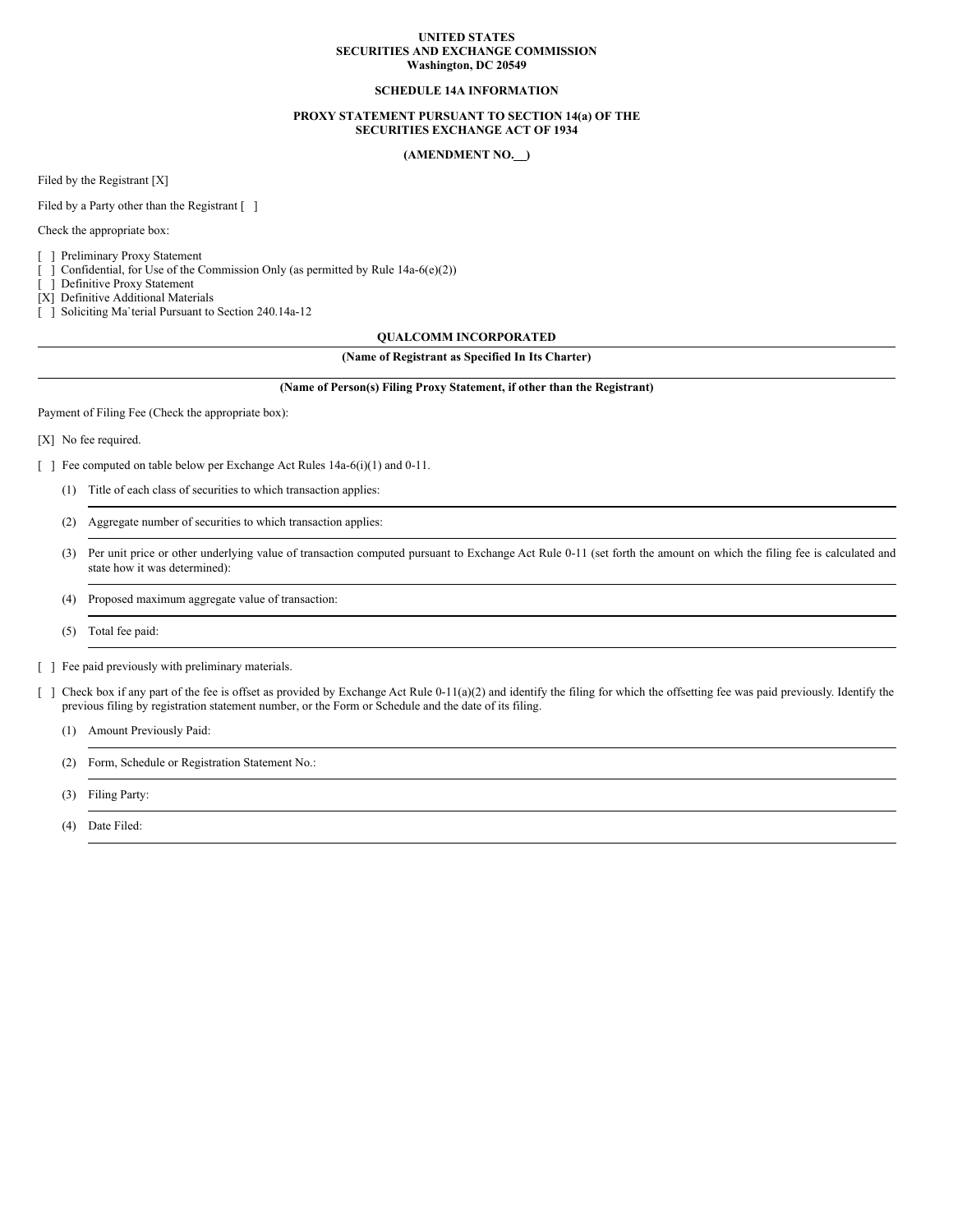# **\*\*\* Exercise Your** *Right* **to Vote \*\*\* Important Notice Regarding the Availability of Proxy Materials for the Stockholder Meeting to Be Held on March 5, 2013.**

**QUALCOMM INCORPORATED**



*QUALCOMM INCORPORATED 5775 MOREHOUSE DRIVE N-510F SAN DIEGO, CA 92121*

# **Meeting Information**

**Meeting Type:** Annual Meeting **For holders as of:** January 7, 2013 **Date:** March 5, 2013 **Time:** 9:30 a.m. local time **Location:** Irwin M. Jacobs Qualcomm Hall 5775 Morehouse Drive San Diego, CA 92121

You are receiving this communication because you hold shares in the above named company.

This is not a ballot. You cannot use this notice to vote these shares. This communication presents only an overview of the more complete proxy materials that are available to you on the Internet. You may view the proxy materials online at *www.proxyvote.com* or easily request a paper copy (see reverse side).

We encourage you to access and review all of the important information contained in the proxy materials before voting.

**See the reverse side of this notice to obtain proxy materials and voting instructions.**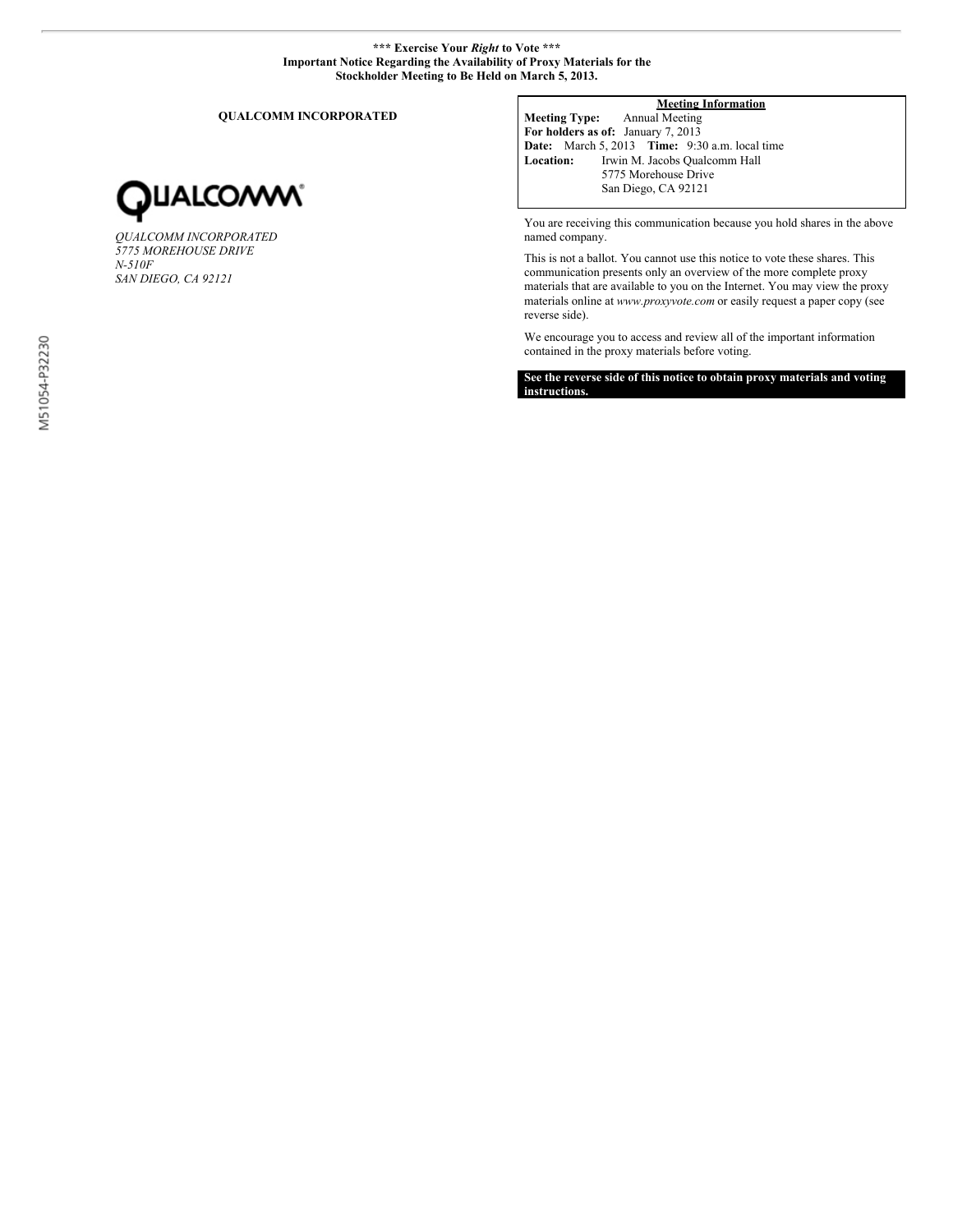## **Proxy Materials Available to VIEW or RECEIVE:** NOTICE AND PROXY STATEMENT

#### **How to View Online:**

Have the information that is printed in the box marked by the arrow  $\rightarrow$  XXXX XXXX XXXX (located on the following page) and visit: *www.proxyvote.com.* 

# **How to Request and Receive a PAPER or E-MAIL Copy:**

If you want to receive a paper or e-mail copy of these documents, you must request one. There is NO charge for requesting a copy. Please choose one of the following methods to make your request:<br> $1)$  *BY INTERNET*:

1) *BY INTERNET:* www.proxyvote.com 2) *BY TELEPHONE*: 1-800-579-1639

3) *BY E-MAIL\**: sendmaterial@proxyvote.com

\* If requesting materials by e-mail, please send a blank e-mail with the information that is printed in the box marked by the arrow  $\rightarrow$  XXXX XXXX XXXX (located on the following page) in the subject line.

Requests, instructions and other inquiries sent to this e-mail address will NOT be forwarded to your investment advisor. Please make the request as instructed above on or before February 19, 2013 to facilitate timely delivery.

## **— How To Vote —** Please Choose One of the Following Voting Methods

**Vote In Person:** Many stockholder meetings have attendance requirements including, but not limited to, the possession of an attendance ticket issued by the entity holding the meeting. Please check the meeting materials for any special requirements for meeting attendance. At the meeting, you will need to request a ballot to vote these shares.

**Vote By Internet:** To vote now by Internet, go to*www.proxyvote.com.* Have the information that is printed in the box marked by the arrow  $\rightarrow$  XXXX XXXX XXXX (located on the following page) available and follow the instructions.

**Vote By Mail:** You can vote by mail by requesting a paper copy of the materials, which will include a proxy card.